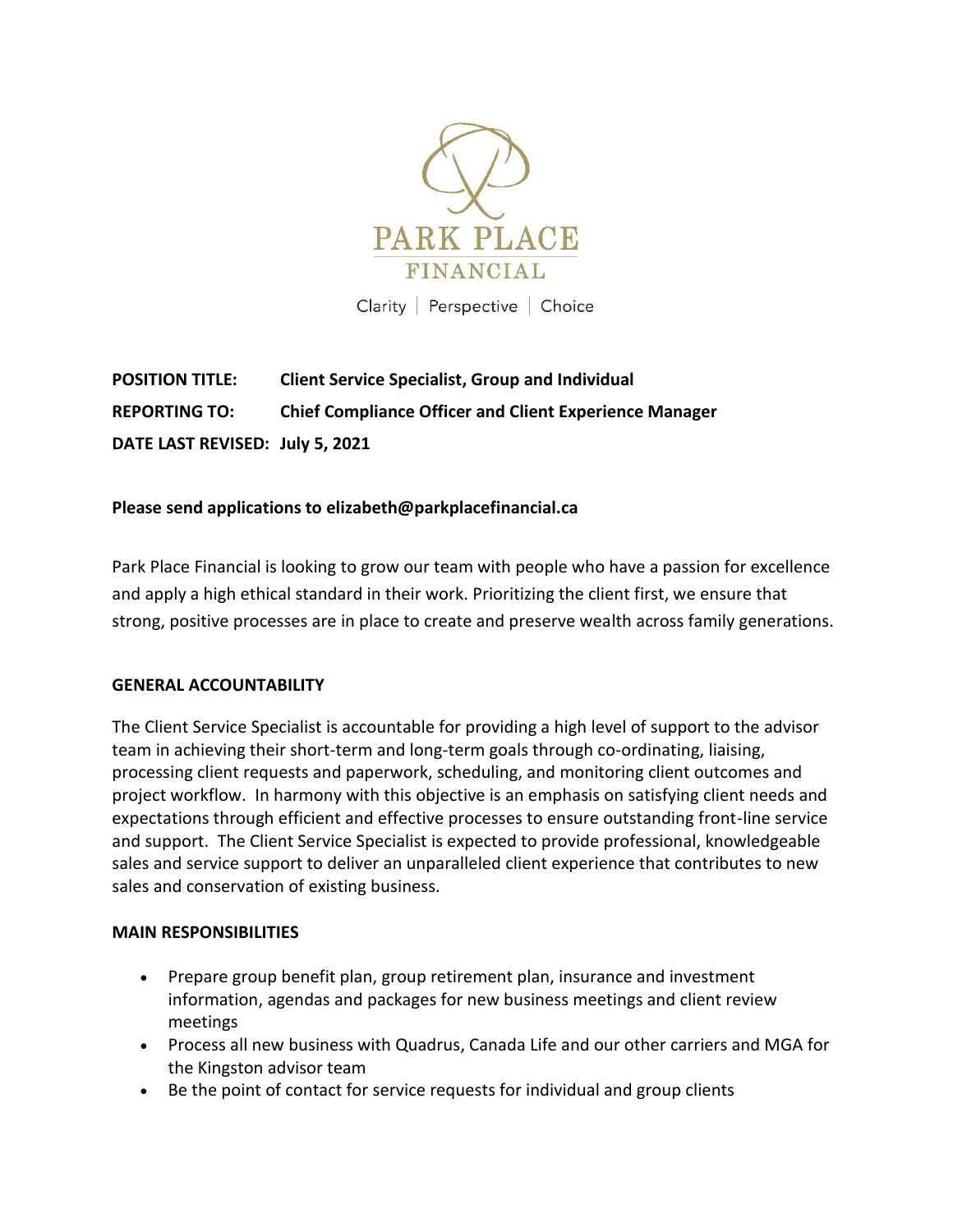- With direction from the advisor, go to market for pricing on group insurance and group retirement plans for presentation to the client
- Book, track and follow up on all underwriting processes for insurance
- Follow up on all asset transfers to confirm completion and accuracy of implementation
- Act as a point of contact and gather information from our clients' professional teams (for individual) and HR departments (for group) as requested
- Identify new business opportunities through your regular interactions with clients and update advisors on new information about our clients
- Data entry for our CRM, e-filing and other reporting and tracking tools
- Continuous follow up for all new investment and insurance business
- Continuous follow up for all new group benefits and group retirement business
- Assist the advisor team in tracking and facilitating claims
- Follow compliant processes and procedures
- Ensure all transactions you encounter comply with privacy, corporate and anti-money laundering standards
- Maintain compliant client e-files
- Maintain best practices through reviewing Advisor site and reference guides
- Provide front reception support to the team
- Ensure mail, email and phone inquires are responded to quickly and efficiently
- Plan and coordinate advisor/client events
- Work with the Compliance Officer to ensure that all file preparations and agendas for client meetings are compliant with applicable regulations.
- Identify and follow up on any missing information, including regulatory documents
- Focus on continuous improvement by bringing innovative and new ideas to improve client service and advisor workflow
- Provide backfill support when required for the broader client service team
- Update CRM with your client interactions and activities
- Contribute to operational processes to ensure continuous improvement in the quality of our client engagements.
- Contribute to the overall cleanliness of the office and order of the shared file room areas.
- Other duties as assigned.

# **WORKING RELATIONSHIPS**

**Advisor team:** Ongoing interaction to direct work, exchange information and provide guidance related to client files

**Customers/Clients:** Continuous interaction to contribute to assist, advise, guide and resolve questions, concerns and complaints.

# **SKILLS AND COMPETENCIES**

- Strong interpersonal skills with a proven ability to attract, build and establish strong relationships with our clients, stakeholders, and members of the team
- Demonstrated ability to set and achieve strategically important goals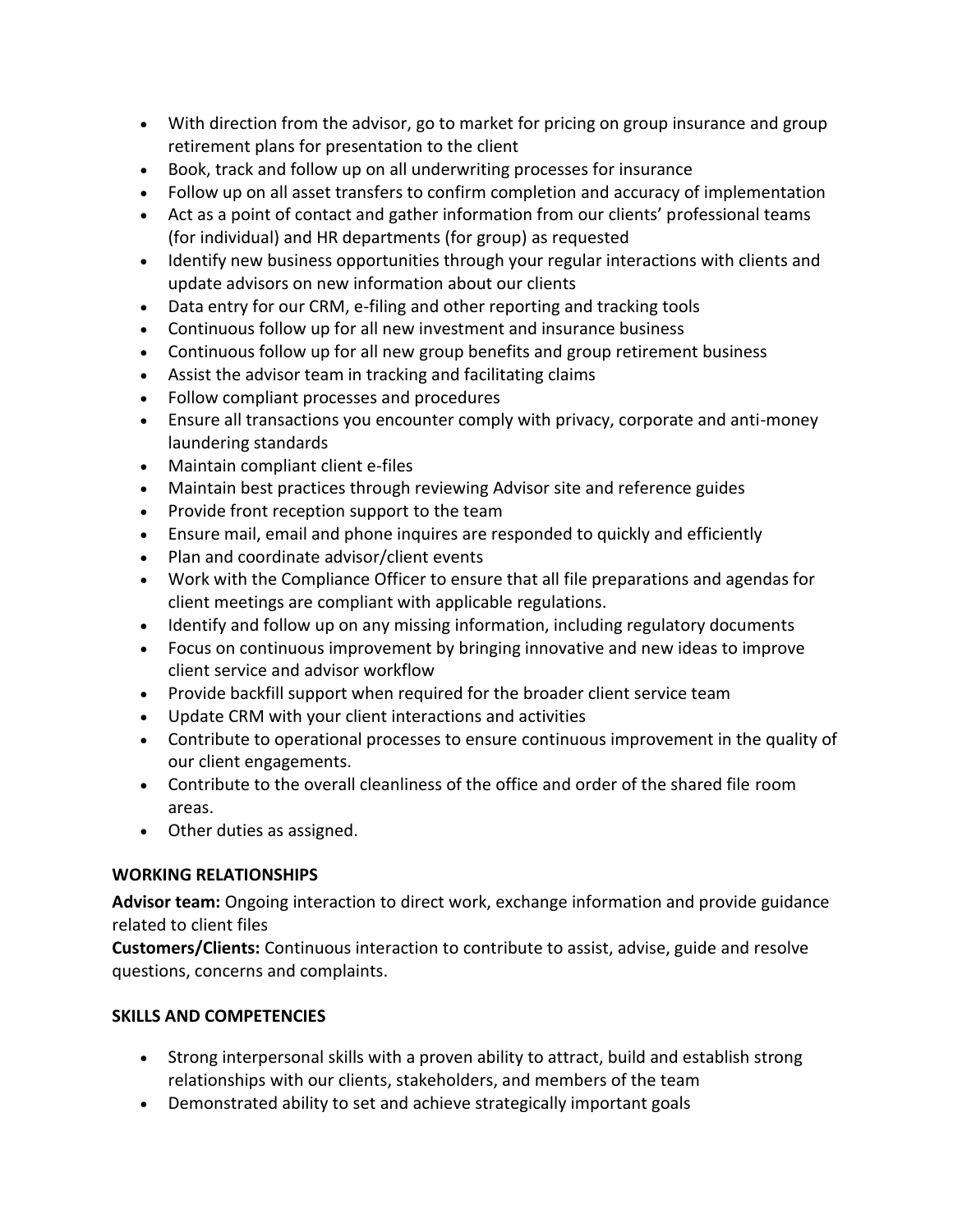- High energy, positive, organized and excited about the work that we do for our clients
- Exercise good judgment, discretion and confidentiality in all communications
- Strong ability to plan in advance and anticipate client needs
- A team player
- Strong relationship building both online and offline, so clients, and advisors feel confident communicating directly with you to achieve their goals
- Spirit of continuous learning and growth
- Strong attention to detail that creates great experiences for our clients.
- Demonstrated ability to maintain the strictest confidence in all work
- Demonstrated ability to work under pressure and meet tight deadlines
- Independent worker and effective time manager in meeting individual goals and deadlines
- Extraordinary organizations skills, flexibility and positive attitude to take on new challenges
- Effectively prioritize, pay attention to detail and problem solve independently
- Proven commitment to being proactive and going beyond expectation

# **KNOWLEDGE, TRAINING AND QUALIFICATIONS**

- Experience assisting a Financial Advisor team in a growth-oriented office
- Knowledge of contracts, investment and insurance terminology, group benefits and group retirement products and carriers
- Minimum of three (3) years experience in a high performing administrative role
- Experience with processing and tracking life insurance applications including tracking the underwriting process a strong asset
- Proficient in Microsoft 365 Online / Outlook
- Demonstrated ability to work under pressure and meet tight deadlines
- Experience using Salesforce or a client relationship management system an asset

# **WORKING CONDITIONS**

**Physical Effort:** Majority of time is spent in a comfortable position and most activities require a variety of easy muscle movements. Sustained keyboarding with a required ability to sit for extended periods of time.

**Physical Environment:** Environment has only occasional exposure to mild unpleasant or disagreeable conditions with remote possibility of accident or health hazards. Occasional travel for business and client meetings required. Occasional work on evenings or weekends for special events and community engagements.

**Sensory Attention:** Work activities involve need to concentrate for intermediate durations and close attention several times daily. Excellent reading comprehension of printed and electronic text required.

**Mental Stress:** Fast-paced work environment with occasional exposure to one or more mental pressures (e.g. deadlines, needs for accurate, potentially difficult clients or situations).